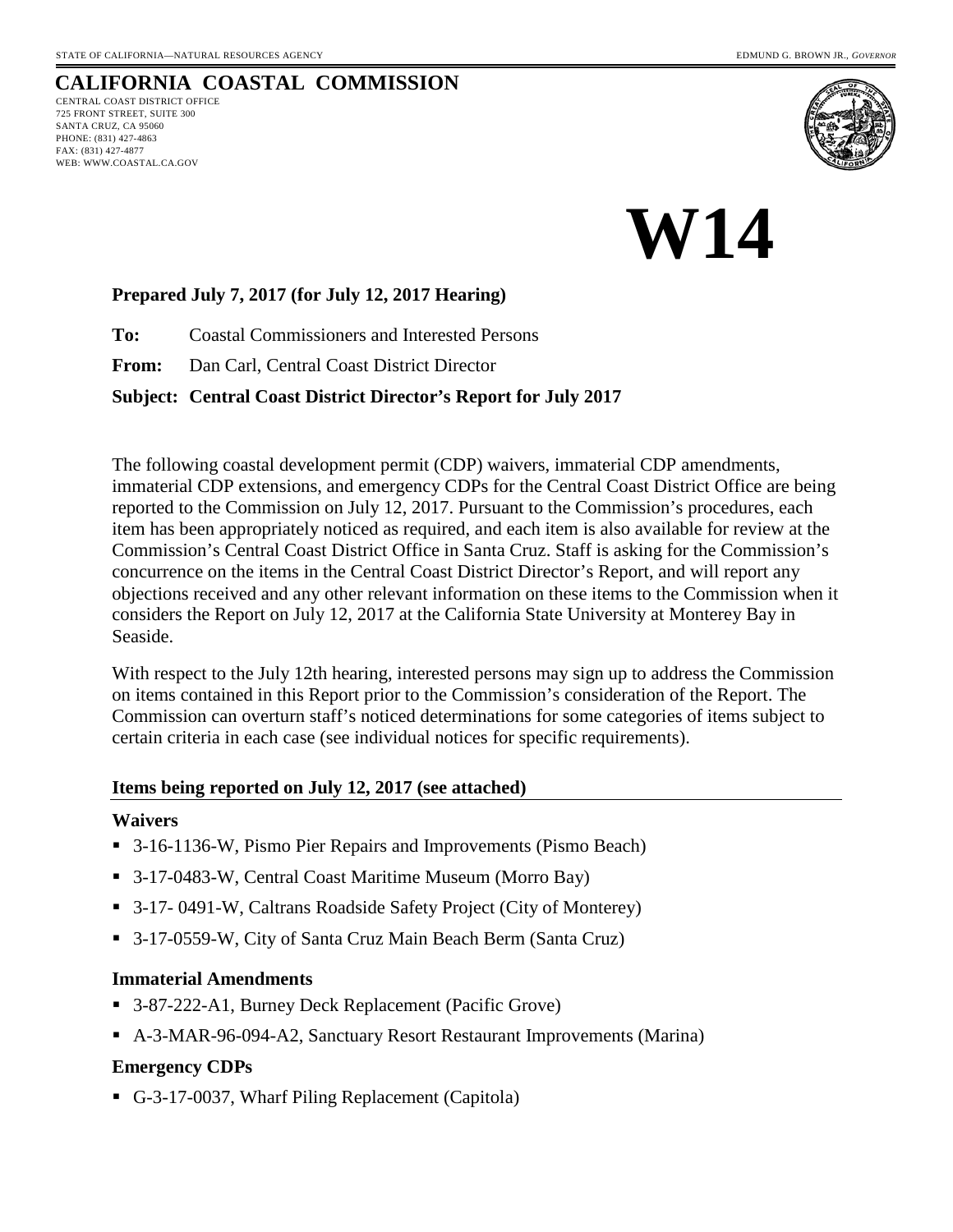

# **NOTICE OF PROPOSED PERMIT WAIVER**

**Date:** June 27, 2017

**To:** All Interested Parties

**From:** Dan Carl, Central Coast District Director Susan Craig, Central Coast District Manager

**Subject: Coastal Development Permit (CDP) Waiver 3-16-1136-W**  Applicant: City of Pismo Beach

#### **Proposed Development**

The proposed project consists of extensive repairs and improvements to the existing Pismo Beach City Pier, including: 1) replacement of 183 damaged piles with new steel piles; 2) replacement of all pier stringers, decking and railings; 3) relocation of the bait shack from the pier to the nearby public beach promenade, and; 4) the addition of a 12-foot by 12-foot deck for a PG&E transformer that will support existing utilities on the pier. The work will be done in four phases and is scheduled to be complete in June 2019. The pier is located near the terminus of Hinds Avenue in the City of Pismo Beach, and extends some 1,370 feet out over the beach and Pacific Ocean.

#### **Executive Director's Waiver Determination**

Pursuant to Title 14, Section 13252 of the California Code of Regulations, and based on project plans and information submitted by the Applicant regarding the proposed development, the Executive Director of the California Coastal Commission hereby waives the requirement for a CDP for the following reasons:

The Pismo Beach City Pier is an important and extremely popular public access amenity that is used by the public for a variety of public recreational access activities, including fishing and general ocean viewing. Based on field investigations, including visual and physical inspections, the pier has suffered significant damage over the years, and piles, stringers, decking and railings all require replacement. Overall, the project represents a fairly complete pier refurbishment that will serve to ensure this important public access resource is available to the public for many years to come. The project will also serve to remove some 183 creosote pilings from the marine environment where they are not appropriate. All work will be done using the Commission's standard construction best management practices for pier development over coastal waters (including providing for debris collection, spill prevention, and general good housekeeping) as outlined in the Applicant's construction documents and supplement to the project description. To address potential noise impacts to marine mammals during pile installation activities, the City will employ a qualified marine wildlife biological monitor who will be present during all piledriving activities, and such pile-driving activities will only occur if marine mammals are located outside an established safe distance (i.e., a 500-meter radius) of the work area. The phased work will begin at the base of the pier, during which time the entire pier will be closed for an approximately three-month period. When phase one is complete, the base of the pier will reopen for public access. The work will then progress seaward, and the entire pier will reopen to the public in June 2019. In short, this is an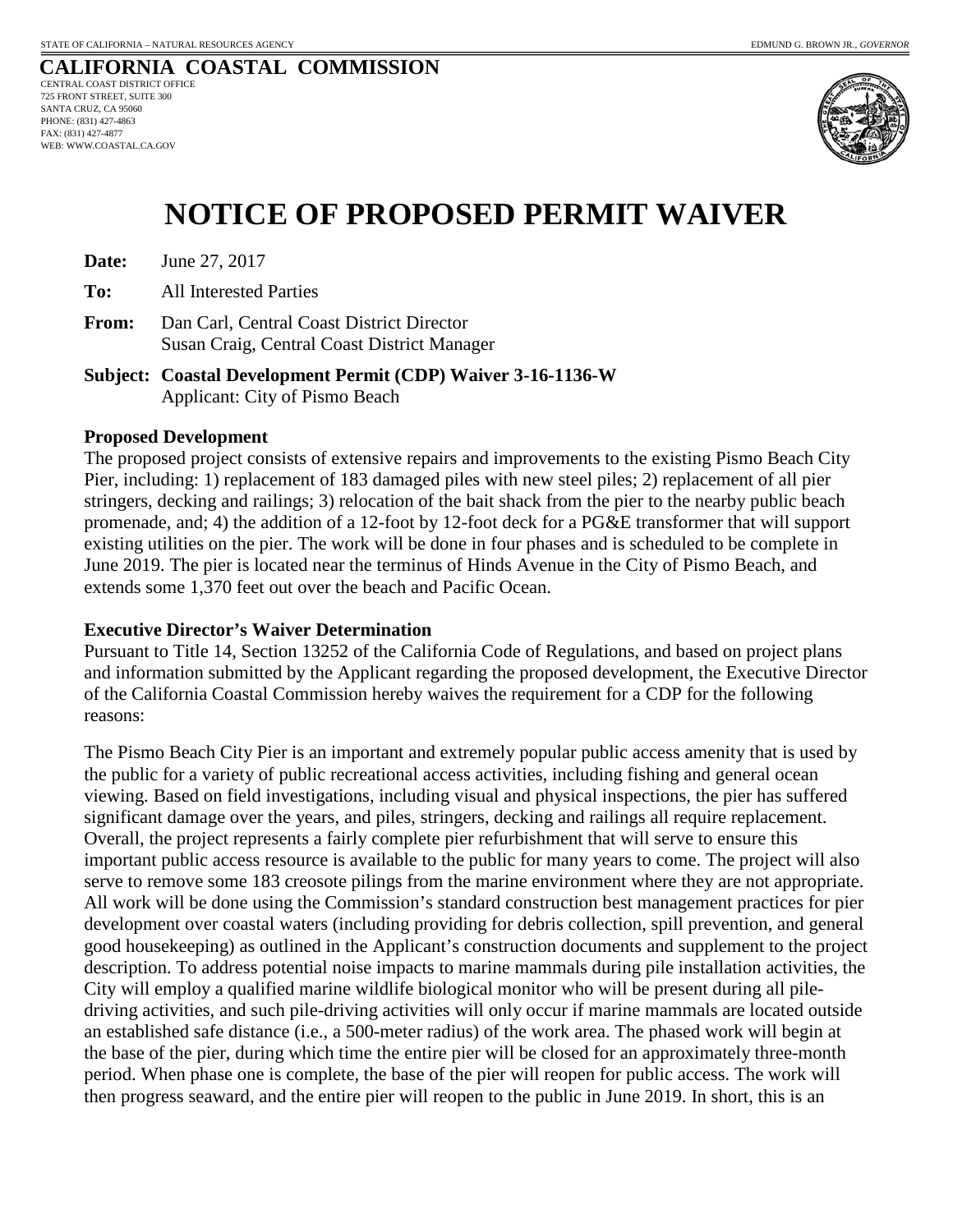### **NOTICE OF PROPOSED PERMIT WAIVER**

CDP Waiver 3-16-1136-W (Pismo Beach Pier Repairs and Improvements)

Page 2

important public recreational access project that will allow continued pier use for many years to come, and can be found consistent with the Coastal Act for that reason.

#### **Coastal Commission Review Procedure**

This waiver is not valid until it has been reported to the Coastal Commission. This waiver is proposed to be reported to the Commission on July 12, 2017 at California State University Monterey Bay in Seaside. If three or more Commissioners object to this waiver at that time, then the application shall be processed as a regular CDP application.

**If you have any questions about the proposal or wish to register an objection, please contact Susan Craig in the Central Coast District office.**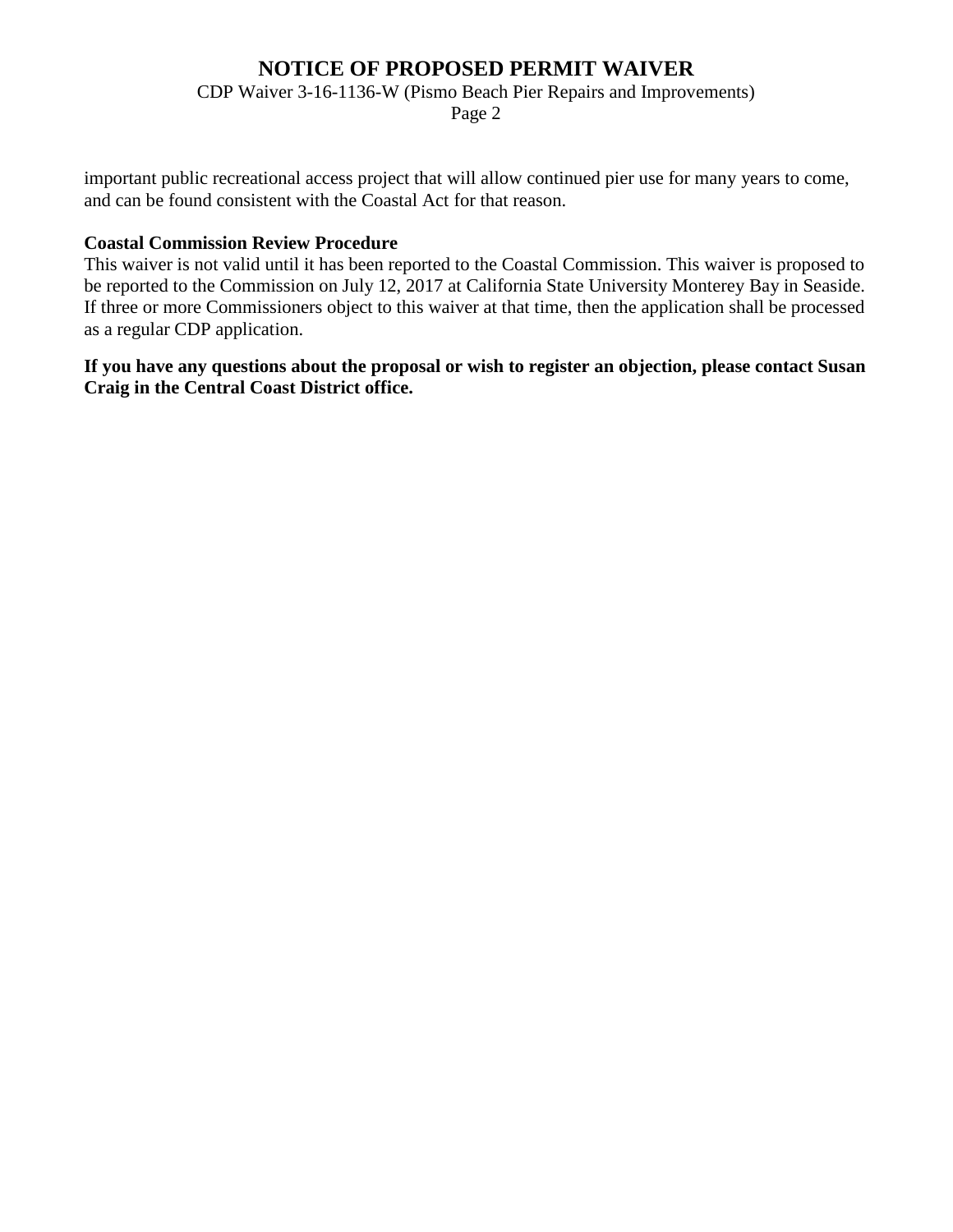

# **NOTICE OF PROPOSED PERMIT WAIVER**

**Date:** June 27, 2017

**To:** All Interested Parties

**From:** Susan Craig, Central Coast District Manager Yair Chaver, Coastal Planner

**Subject: Coastal Development Permit (CDP) Waiver 3-17-0483-W (Maritime Museum and Interpretive Center)** 

Applicant: Central Coast Maritime Museum Association

#### **Proposed Development**

The proposed project is the construction of a 400-square-foot maritime museum/interpretive center and associated landscaping on 0.29 acres of an approximately 2.28-acre parcel owned by the City of Morro Bay. Three existing marine vessels, i.e., a submarine, a Coast Guard boat, and a tugboat, which are currently on display in the nearby Front Street parking lot, will be relocated to areas directly adjacent to the proposed museum/interpretive center. The project site is located east of the Embarcadero, south of the former Dynegy power plant, and between the Front Street parking lot and the "triangle" parking lot in the City of Morro Bay (on a portion of APN 066-331-041).

#### **Executive Director's Waiver Determination**

Pursuant to Title 14, Section 13238 of the California Code of Regulations, and based on project plans and information submitted by the Applicant regarding the proposed development, the Executive Director of the Commission hereby waives the requirement for a CDP for the following reasons:

The proposed museum/interpretive center will house exhibits and historical artifacts related to maritime uses, and will be a visitor-serving addition to Morro Bay's working waterfront. The building will be 17 feet high and will be constructed using clapboard siding and asphalt shingle roofing materials, which will evoke the working waterfront aesthetic of Morro Bay. Given its low profile and 150-foot distance from the waterfront, the proposed project will not impact important coastal views. In addition, the project includes a native-plant garden and a picnic table and benches. The proposed project will not require any grading. The museum/interpretive center will be open every weekend of the year and some weekdays during peak visitor times. The museum will also be available on weekdays for school tours. Best management practices will be employed during construction, including the immediate collection of any debris, prevention of spills, and general good housekeeping at the site at all times. In sum, the proposed project will not adversely impact coastal resources, and thus is consistent with the Coastal Act.

#### **Coastal Commission Review Procedure**

This waiver is not valid until the waiver has been reported to the Coastal Commission. This waiver is proposed to be reported to the Commission on Wednesday July 12, 2017 at California State University Monterey Bay in Seaside. If four or more Commissioners object to this waiver at that time, then the application shall be processed as a regular CDP application. **If you have any questions about the proposal or wish to register an objection, please contact Yair Chaver in the Central Coast District office.**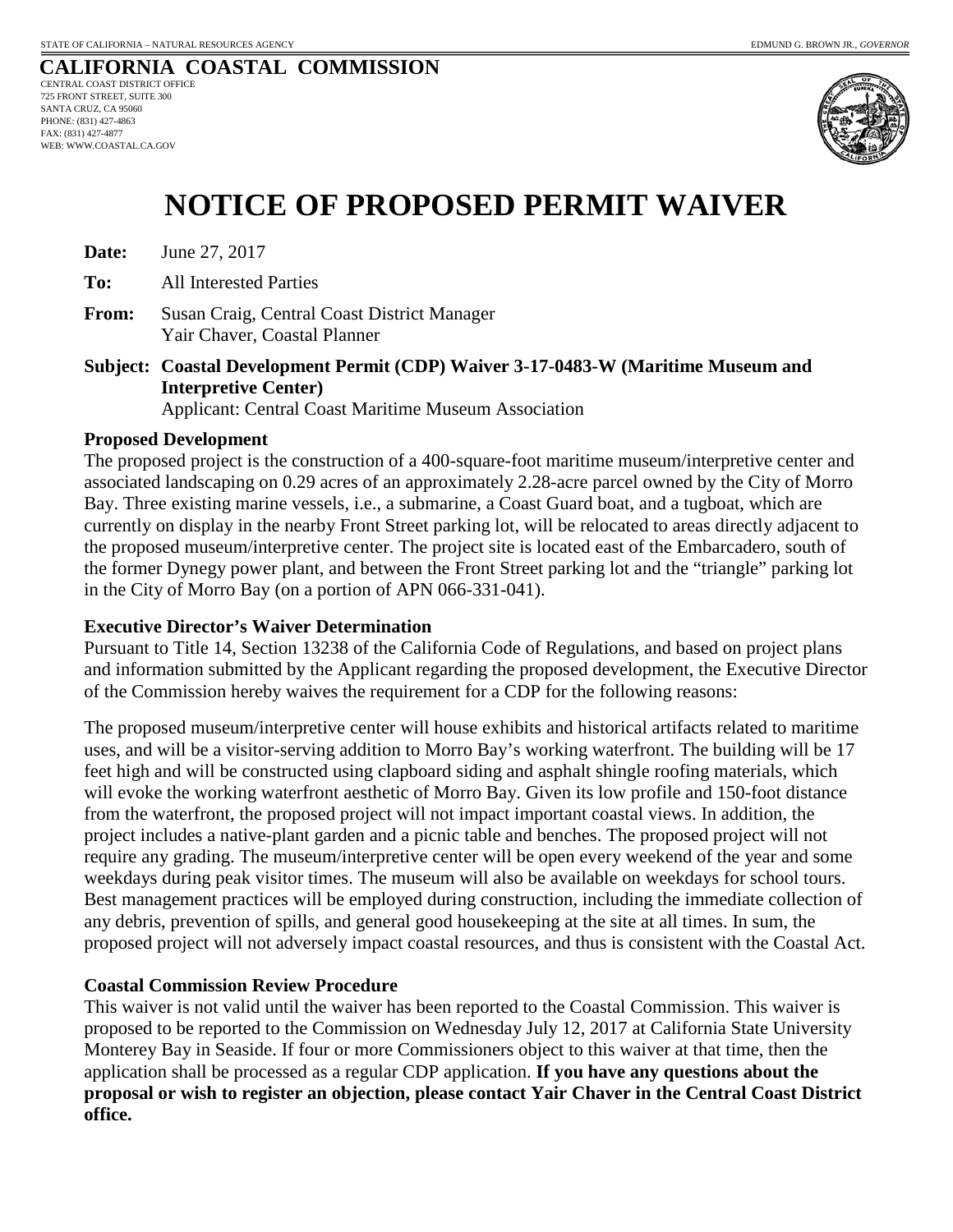

# **NOTICE OF PROPOSED PERMIT WAIVER**

**Date:** June 27, 2017

**To:** All Interested Parties

- **From:** Susan Craig, Central Coast District Manager Mike Watson, Coastal Planner
- **Subject: Coastal Development Permit (CDP) Waiver 3-17-0491-W**  Applicant: California Department of Transportation (Caltrans)

#### **Proposed Development**

Installation of colored asphalt paving (1) in the area between the southbound Highway 1 travel lane and the Highway 68 off-ramp extending some 285 feet and (2) in the area between the southbound Highway 1 travel lane and the Del Monte Avenue off-ramp extending some 295 feet, and replacement of an existing guardrail and application of erosion control and revegetation measures at the second location, both of which are located in the City of Monterey in Monterey County.

#### **Executive Director's Waiver Determination**

Pursuant to Title 14, Section 13238 of the California Code of Regulations, and based on project plans and information submitted by the Applicant regarding the proposed development, the Executive Director of the California Coastal Commission hereby waives the requirement for a CDP for the following reasons:

The proposed surface treatment, guardrail, and erosion control measures are necessary to reduce ongoing maintenance activities and maintenance worker exposure to high speed traffic at two locations along this stretch of Highway 1. The surface treatment will be colored to enhance the visibility of the area for motorists and to improve the aesthetics of the paving. The amount of paving has been minimized at both locations as much as possible while still providing adequate safety for Caltrans' maintenance workers. Existing vegetation at the Highway 68 off-ramp will be retained to further soften the visual impact of the additional hard surface treatment, and native seed will be broadcast at the Del Monte Avenue off-ramp to provide erosion control and visual softening in the areas that remain unpaved. In sum, the proposed project will enhance highway maintenance worker safety and will not otherwise adversely impact coastal resources. Accordingly, the project is consistent with the Coastal Act.

#### **Coastal Commission Review Procedure**

This waiver is not valid until the waiver has been reported to the Coastal Commission. This waiver is proposed to be reported to the Commission on Wednesday, July 12, 2017 at California State University Monterey Bay in Seaside. If four or more Commissioners object to this waiver at that time, then the application shall be processed as a regular CDP application.

#### **If you have any questions about the proposal or wish to register an objection, please contact Mike Watson in the Central Coast District office.**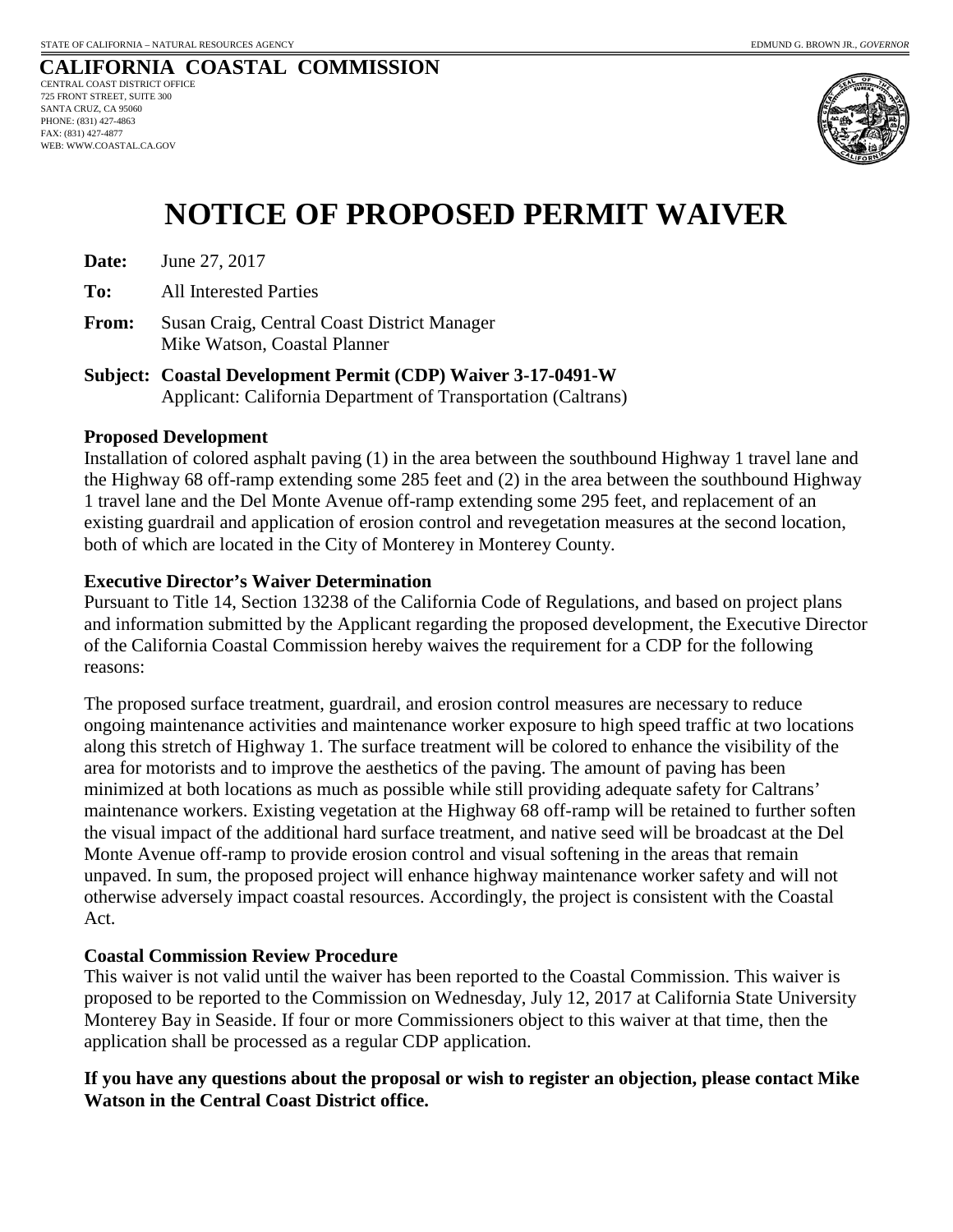

# **NOTICE OF PROPOSED PERMIT WAIVER**

**Date:** June 27, 2017

**To:** All Interested Parties

**From:** Susan Craig, Central Coast District Manager Ryan Moroney, Supervising Coastal Planner

**Subject: Coastal Development Permit (CDP) Waiver 3-17-0559-W (Main Beach Containment Berm)** Applicant: City of Santa Cruz

#### **Proposed Development**

Installation of a temporary "containment" sand berm to fill a low point on the beach and prevent the San Lorenzo River from flooding the beach, on Main Beach and directly adjacent to the Santa Cruz Beach Boardwalk in the City of Santa Cruz.

#### **Executive Director's Waiver Determination**

Pursuant to Title 14, Section 13238 of the California Code of Regulations, and based on project plans and information submitted by the Applicant regarding the proposed development, the Executive Director of the California Coastal Commission hereby waives the requirement for a CDP for the following reasons:

The proposed berm will allow the San Lorenzo River to continue to discharge at its current location along San Lorenzo Point, even when the River temporarily forms a lagoon in the summer that typically lasts well into the fall months. The purpose of the berm is to prevent the formation of a riverine outlet channel that cuts through a low point along Main Beach, which can result in the elimination of public and emergency access both from underneath the trestle bridge and from the Boardwalk's eastern access stairs. Additionally, the berm will prevent the creation of a lateral "island" berm, which can form when the River runs laterally across Main Beach. This "island" berm limits access to a large section of the beach and can create a dangerous condition if the River's outlet channel is breached (because beachgoers who may be on the island must be evacuated through the swiftly dewatering lagoon.)

The proposed initial work to create the berm would occur under existing environmental and public safety best management practices (BMPs) established by the City's Beach Management Plan (CDP # 3- 11-027-A1), including controlled access, fueling of equipment offsite, leak inspection, completion of the City's beach driving course, etc. Approximately 350 cubic yards of sand would be moved by one T6 bulldozer over a period not to exceed two days. Work would occur on two successive weekdays between the hours of 7:30 AM and 4:30 PM, and safety restrictions would be put in place, including the presence of a safety monitor to direct people around the work area and the presence of lifeguards. Orange plastic safety netting (aka "snow netting") would be temporarily installed to designate the work area. The majority of Main Beach will remain available for public access when the work to form the berm is taking place. Finally, no work will take place within River or ocean waters, and the City will maintain a minimum 100-foot buffer between the work area and the edge of the lagoon (with the possible minor exception where it connects at the Boardwalk seawall so that the berm is placed on the eastern side of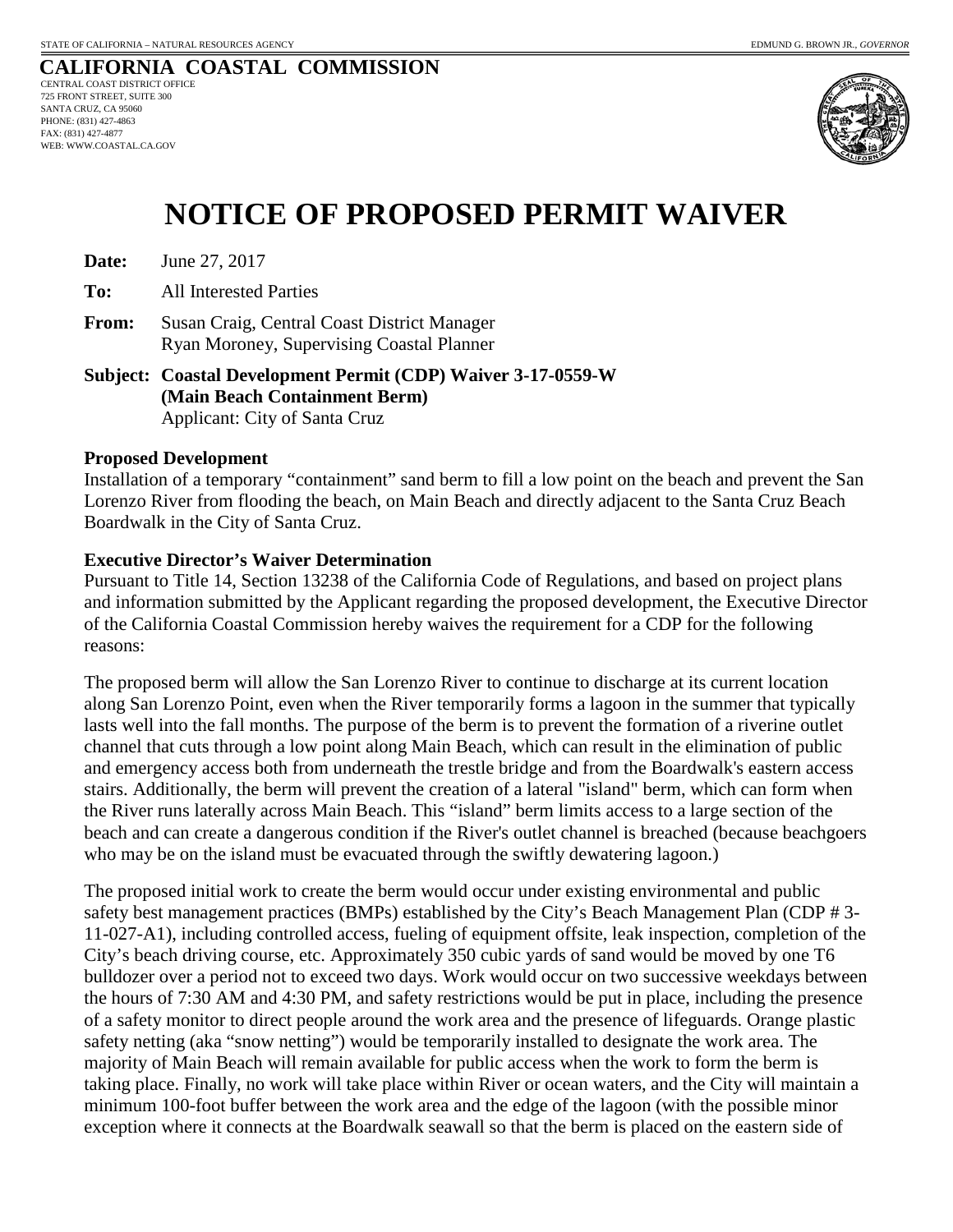### **NOTICE OF PROPOSED PERMIT WAIVER**

CDP Waiver 3-17-0559-W (Main Beach Containment Berm)

Page 2

the Boardwalk stairway to maintain this public accessway), and a minimum 50-foot buffer from ocean waters, in order to prevent impacts to coastal and marine resources. After initial construction of the berm, the project includes up to four days of additional re-contouring/reforming of the berm until November 30, 2017, during which time the same BMPs will be used to protect water quality and public safety. In sum, the proposed project will ensure beach access and safety on this heavily visited beach, and will not adversely impact coastal resources, and thus is consistent with the Coastal Act.

#### **Coastal Commission Review Procedure**

This waiver is not valid until the waiver has been reported to the Coastal Commission. This waiver is proposed to be reported to the Commission on Wednesday, July 12, 2017 at California State University Monterey Bay in Seaside. If four or more Commissioners object to this waiver at that time, then the application shall be processed as a regular CDP application.

**If you have any questions about the proposal or wish to register an objection, please contact Ryan Moroney in the Central Coast District office.**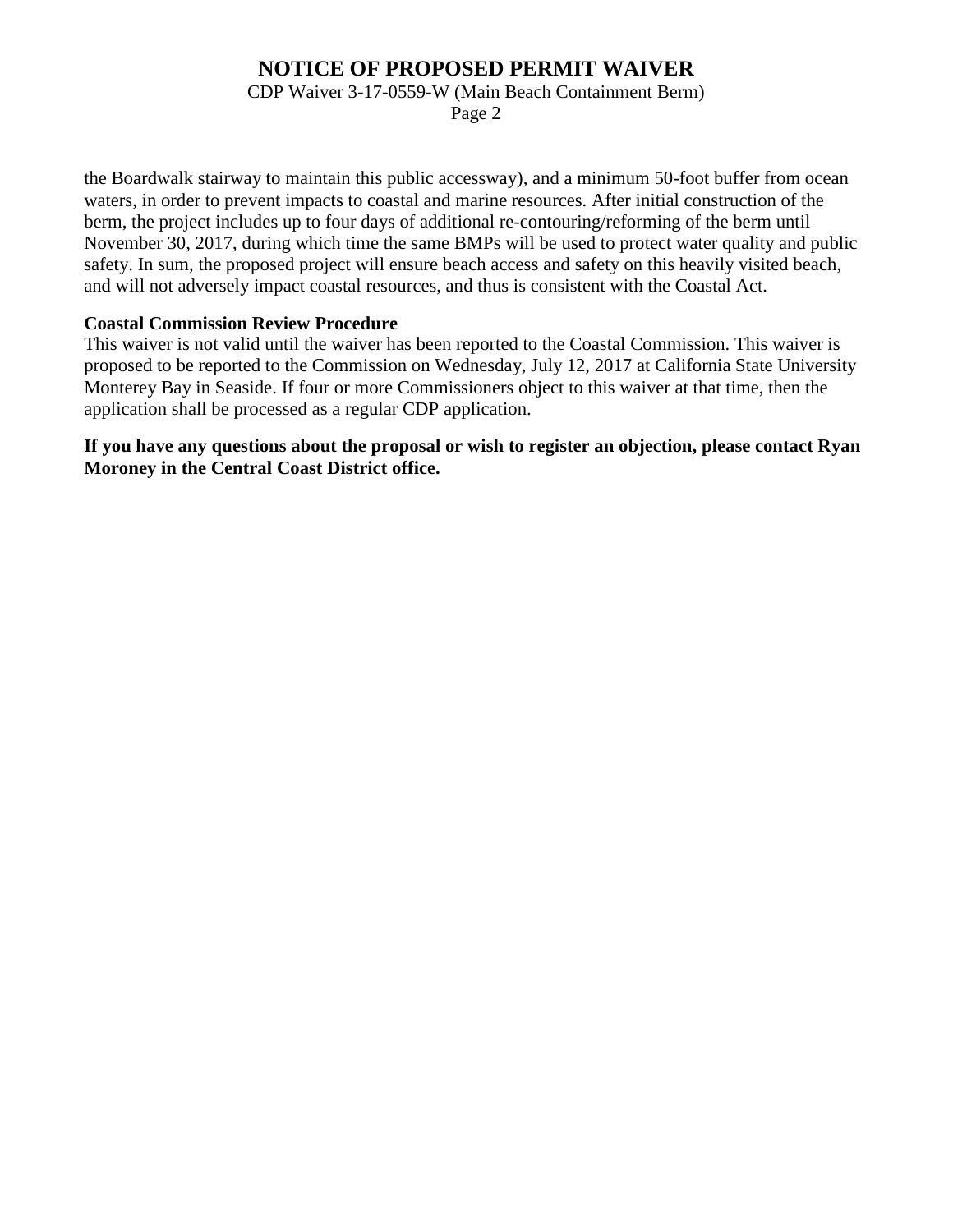

# **NOTICE OF PROPOSED PERMIT AMENDMENT**

| Date: | June 27, 2017 |
|-------|---------------|
|-------|---------------|

**To:** All Interested Parties

- **From:** Susan Craig, Central Coast District Manager Brian O'Neill, Coastal Planner
- **Subject: Proposed Amendment to Coastal Development Permit (CDP) 3-87-222**  Applicant: Trudi Burney

#### **Original CDP Approval**

CDP 3-87-222 was approved by the Coastal Commission on October 15, 1987 and provided for the widening of a driveway, construction of a garage, placement of fencing, and native dune restoration at the site of an existing residence approved under CDP P-10-75-1564 at 1313 Pico Avenue in the Asilomar Dunes area of the City of Pacific Grove (APN 007-072-019-000).

#### **Proposed CDP Amendment**

CDP 3-87-222 would be amended to allow for the replacement of an existing deck in the same configuration, removal of portions of fencing, and removal of invasive plant species and replanting with native plants. The Commission's reference number for this proposed amendment is **3-87-222-A1.**

#### **Executive Director's Immateriality Determination**

Pursuant to Title 14, Section 13166(b) of the California Code of Regulations, the Executive Director of the California Coastal Commission has determined that the proposed CDP amendment is immaterial for the following reasons:

The proposed project replaces the existing deck in the same configuration and with similar materials and does not increase site coverage. Removal of fencing will reduce coverage and eliminate barriers to the movement of sand and seeds through the project site. Removal of invasive plants and replanting with native plants will bring the project site back into conformance with the requirements of the previously approved restoration plan and will enhance dune habitat values on site. The proposed project has incorporated mitigation measures to protect adjacent dune habitat areas during construction, including the use of exclusionary fencing and a biological monitor. In sum, the proposed amendment will enhance dune habitat as required by the Commission's original CDP approval, and is thus consistent with the Coastal Act.

#### **Coastal Commission Review Procedure**

The CDP will be amended as proposed if no written objections are received in the Central Coast District office within ten working days of the date of this notice. If such an objection is received, the objection and the Executive Director's response to it will be reported to the Commission on July 12, 2017 at California State University Monterey Bay in Seaside. If three or more Commissioners object to the Executive Director's determination of immateriality at that time, then the application shall be processed as a material CDP amendment.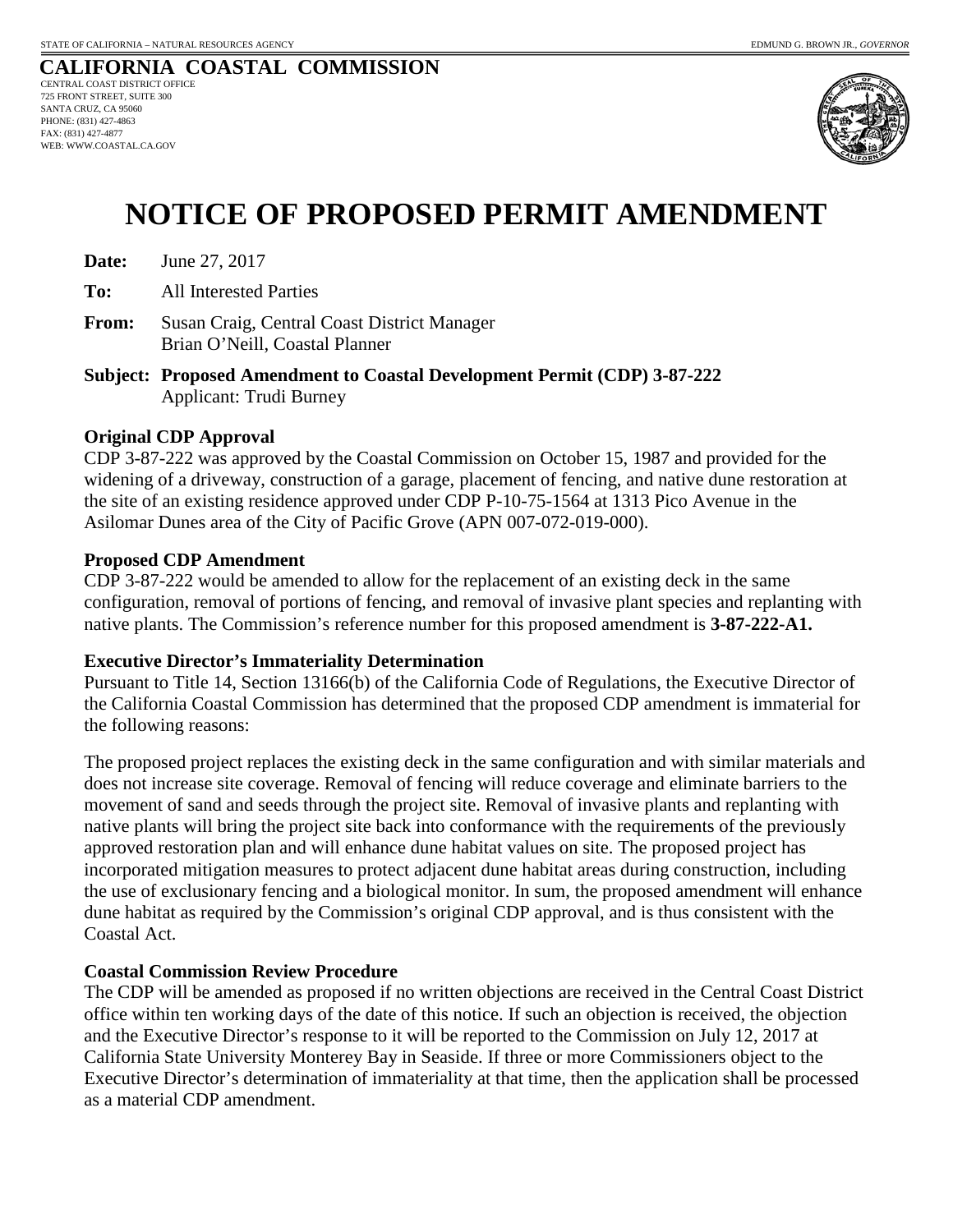### **NOTICE OF PROPOSED PERMIT AMENDMENT**

CDP 3-87-222 (Burney SFD) Proposed Amendment 3-87-222-A1 Page 2

**If you have any questions about the proposal or wish to register an objection, please contact Brian O'Neill in the Central Coast District office.**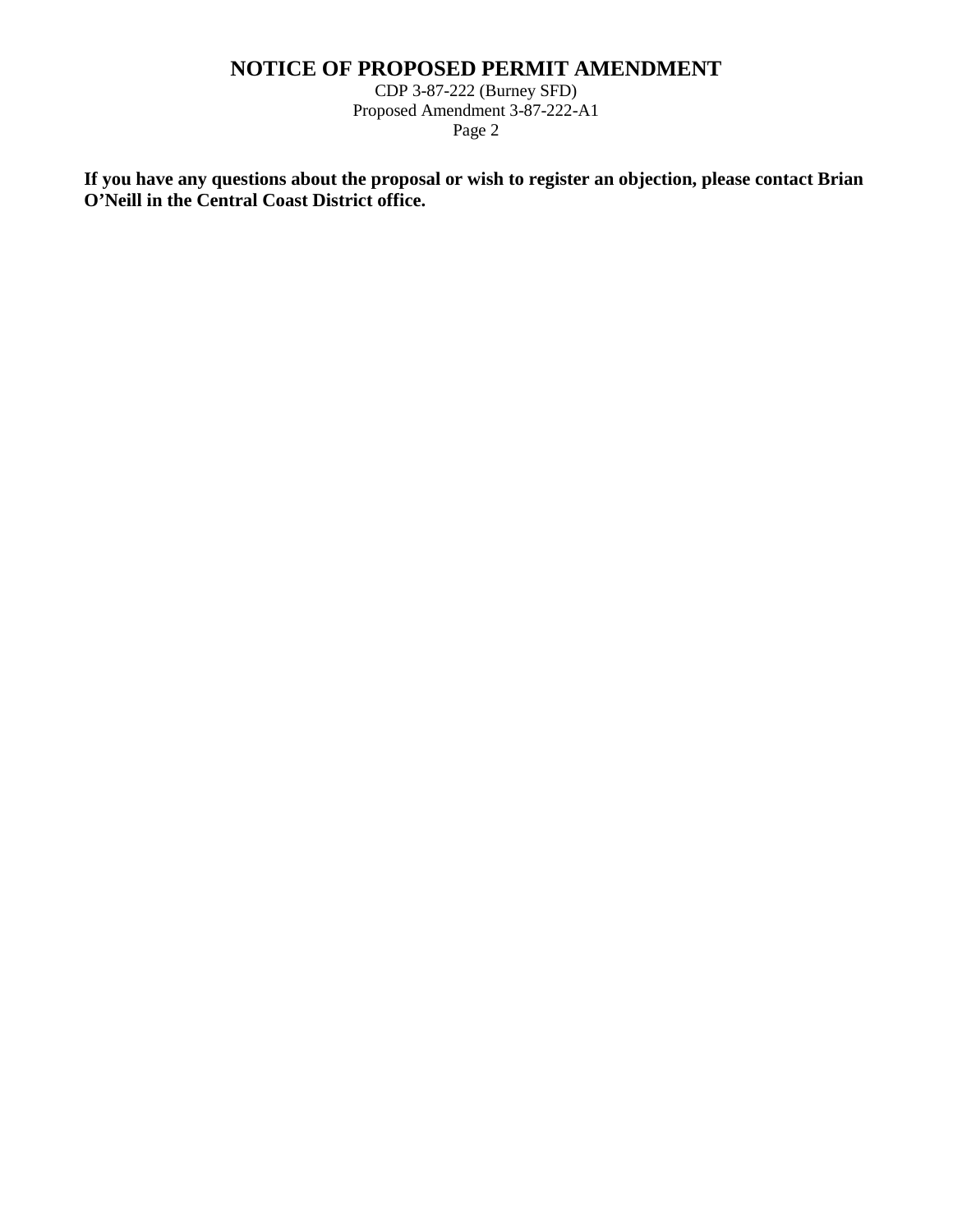

# **NOTICE OF PROPOSED PERMIT AMENDMENT**

| Date: | June 27, 2017 |
|-------|---------------|
|-------|---------------|

**To:** All Interested Parties

- **From:** Susan Craig, Central Coast District Manager Mike Watson, Coastal Planner
- **Subject: Proposed Amendment to Coastal Development Permit (CDP) A-3-MAR-96-094**  Applicant: Hersha Hospitality TR.

#### **Original CDP Approval**

CDP A-3-MAR-96-094 was approved by the Coastal Commission on December 12, 1996 and was amended on March 8, 2017. CDP A-3-MAR-96-094, as amended, provided for the construction of a 183-unit hotel/resort development with a restaurant, conference center, office and retail space, charging stations for electric golf carts, pool, spa, and a recreation building, all in the sand dunes west of Highway 1 at 3295 Dunes Drive in the City of Marina, Monterey County.

#### **Proposed CDP Amendment**

CDP A-3-MAR-96-094 would be amended to provide for the following at the existing restaurant: 1) a new glass windscreen and a section of patio fencing; 2) a new accessible wheelchair lift and ADA path to the restaurant's upper rear deck; 3) a new stairway adjacent to the new wheelchair lift; 4) a new exterior server support storage area on the restaurant's upper rear deck; 5) replacement of two fire pits with two new fireplaces; 6) a new retractable awning at two locations on the restaurant's upper rear deck; and 7) a new kitchen exhaust vent. The Commission's reference number for this proposed amendment is **CDP A-3-MAR-96-094-A2.**

#### **Executive Director's Immateriality Determination**

Pursuant to Title 14, Section 13166(b) of the California Code of Regulations, the Executive Director of the California Coastal Commission has determined that the proposed CDP amendment is immaterial for the following reasons:

The proposed improvements are needed to address deferred maintenance at the Sanctuary Resort's restaurant and to modernize operational and functional needs including by updating facilities for persons with limited mobility. All proposed development is within the existing footprint of the restaurant and/or the restaurant's rear deck area. No new development will occur in adjacent sand dune habitat areas. The proposed amenities are compatible with the design and style of existing development and the improvements will not otherwise present any visual impacts from public vantages along Highway 1 or Dunes Drive. In sum, the proposed amendment will enhance visitor-serving and recreational opportunities consistent with the Commission's original CDP approval, and consistent with the City of Marina's Local Coastal Program.

#### **Coastal Commission Review Procedure**

The CDP will be amended as proposed if no written objections are received in the Central Coast District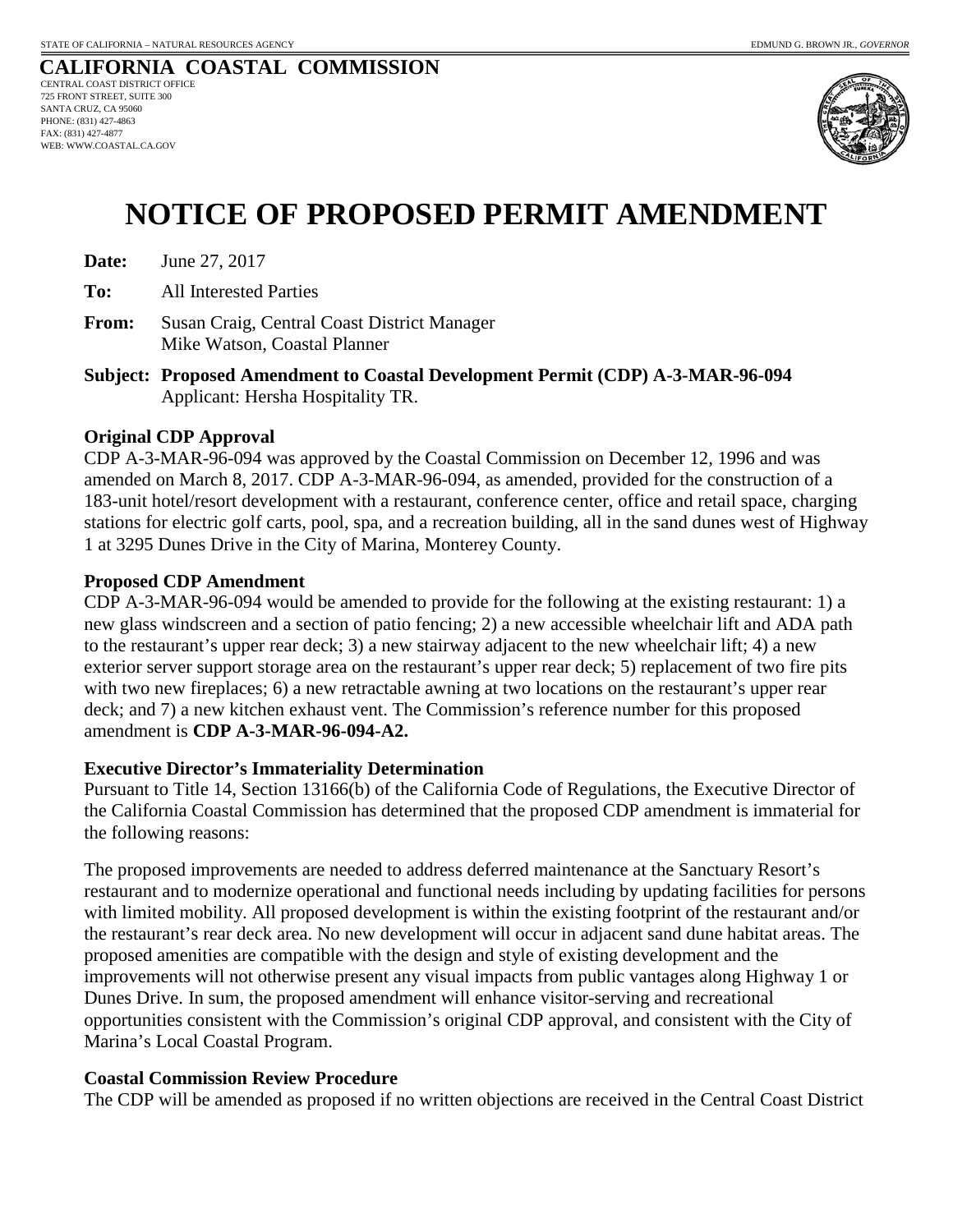### **NOTICE OF PROPOSED PERMIT AMENDMENT**

CDP A-3-MAR-96-094 (Hersha Hospitality TR) Proposed Amendment A-3-MAR-96-094-A2

Page 2

office within ten working days of the date of this notice. If such an objection is received, the objection and the Executive Director's response to it will be reported to the Commission on Wednesday, July 12, 2017 at California State University Monterey Bay in Seaside. If three or more Commissioners object to the Executive Director's determination of immateriality at that time, then the application shall be processed as a material CDP amendment.

**If you have any questions about the proposal or wish to register an objection, please contact Mike Watson in the Central Coast District office.**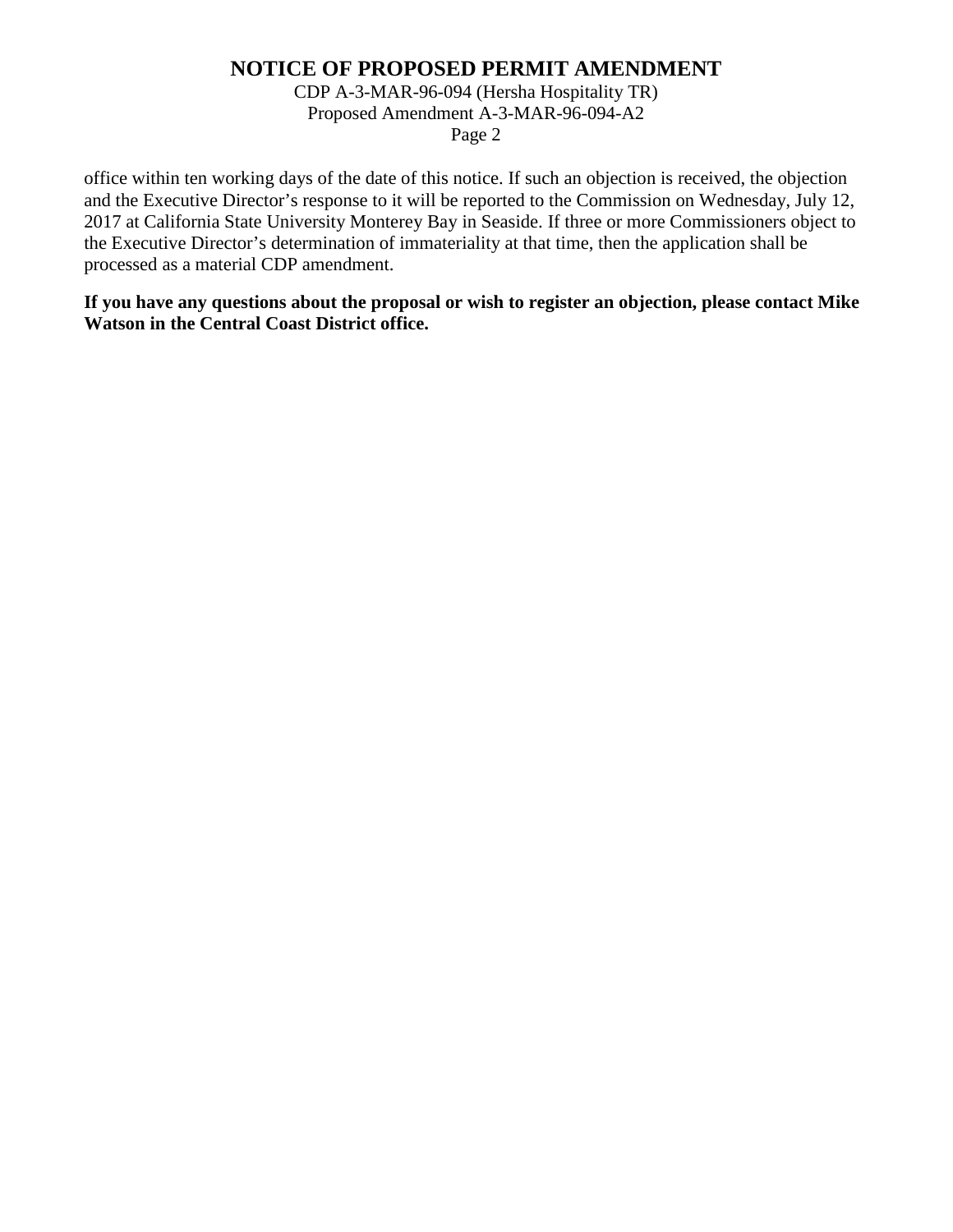

## **California Coastal Commission EMERGENCY COASTAL DEVELOPMENT PERMIT** Emergency CDP G-3-17-0037 (Wharf Piling Replacement, City of Capitola) Issue Date: July 6, 2017 Page 1 of 4

This emergency coastal development permit (ECDP) authorizes emergency development consisting of the replacement of two piles (one wooden pile and one steel guide pile) at the Capitola Wharf in the City of Capitola (all more specifically described in the Commission's ECDP file).

Based on the materials presented by the Permittee (the City of Capitola), the steel pile that holds the Wharf's floating dock in place broke in late April during a high surf event. Without this steel pile, the City's Public Works Department was unable to install the floating dock that supports the rental and operations of the buoys in the marina, forcing the "Capitola Boat and Bait" business to close. In addition to the closure of the commercial business, the floating dock and associated lift is not available to serve as emergency egress for small boats that need to immediately evacuate the water for safety reasons. To complete the replacement of the steel pile, the City will first replace a broken 30-foot-long center wooden piling located toward the landward end of the wharf, which is necessary to adequately stabilize the wharf so that the equipment needed for the steel pile replacement may be brought to the end of the wharf. Because the floating dock and associated lift are unusable for both commercial and emergency purposes, the proposed emergency development is necessary to ensure the continued operation of "Capitola Boat and Bait," the marina, and the emergency egress lift. The submitted application materials include the Commission's typical best management practices to protect water quality during construction over coastal waters. In addition, to further protect water quality, the steel pile will be coated in Carboline Plasite epoxy, which has been deemed acceptable by the Regional Water Quality Control Board, and the wooden pile will be replaced with Greenheart Timber (untreated wood). Therefore, the Executive Director of the California Coastal Commission hereby finds that:

(a) An emergency exists that requires action more quickly than permitted by the procedures for administrative or ordinary coastal development permits (CDPs), and that the development can and will be completed within 30 days unless otherwise specified by the terms of this ECDP; and

(b) Public comment on the proposed emergency development has been reviewed if time allows.

The emergency development is hereby approved, subject to the conditions listed on the attached pages.

Susan, Craig, Central Coast District Manager, for Jo Ainsworth, Executive Director

Enclosure: Emergency Coastal Development Permit Acceptance Form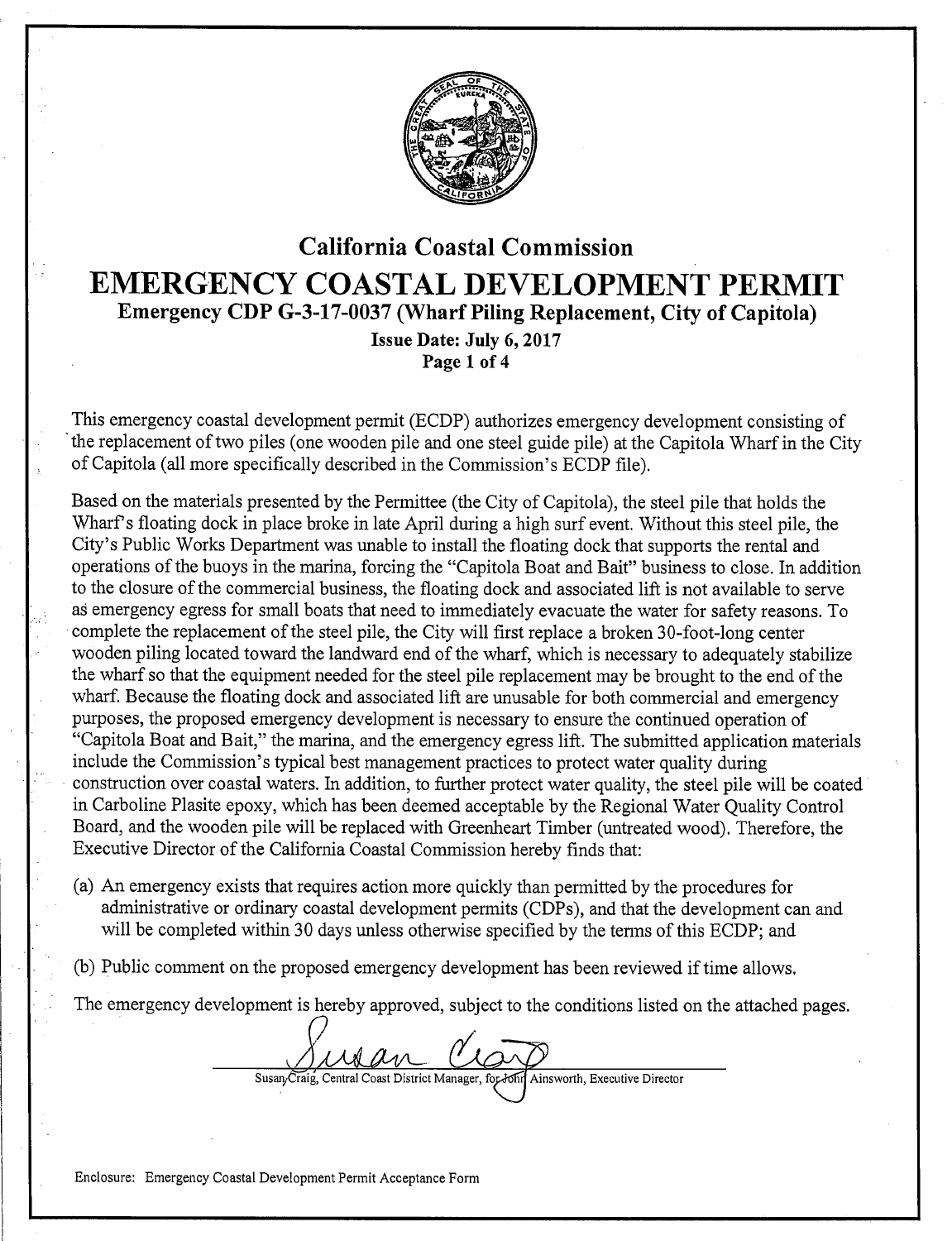### Emergency CDP G-3-17-0037 (Capitola Wharf, City of Capitola) Issue Date: July 6, 2017 Page 2 of 4

### **Conditions of Approval**

- 1. The enclosed ECDP acceptance form must be signed by the Permittee and returned to the California Coastal Commission's Central Coast District Office within 15 days of the date of this permit (i.e., by July 21, 2017). This ECDP is not valid unless and until the acceptance form has been received in the Central Coast District Office.
- 2. Only that emergency development specifically described in this ECDP is authorized. Any additional and/or different emergency and/or other development requires separate authorization from the Executive Director and/or the Coastal Commission.
- 3. The emergency development authorized by this ECDP must be completed within 30 days of the date of this permit (i.e., by August 5, 2017) unless extended for good cause by the Executive Director.
- 4. The emergency development authorized by this ECDP is only temporary and is designed to abate the identified emergency, and shall be removed if it is not authorized by a regular CDP. Within 60 days of the date of this permit (i.e. by September 4, 2017), the Permittee shall submit a complete application for a regular CDP to have the emergency development be considered permanent or for a different project designed to repair the site. (The CDP application may be found at: http://www.coastal.ca.gov/cdp/cdp-forms.html). Alternatively, the Permittee may submit an application for a regular CDP in conjunction with the proposed permit application for ongoing maintenance of the wharf. In either case, the application shall include photos showing the project site before the emergency, during emergency project construction activities, and after the work authorized by this ECDP is complete. The deadlines in this condition may be extended for good cause by the Executive Director.
- 5. In exercising this ECDP, the Permittee agrees to hold the California Coastal Commission harmless from any liabilities for damage to public or private properties or personal injury that may result from the project.
- 6. This ECDP does not obviate the need to obtain necessary authorizations and/or permits from other agencies (e.g., U.S. Army Corps of Engineers, Monterey Bay National Marine Sanctuary, etc.). The Permittee shall submit to the Executive Director copies of all such authorizations and/or permits upon their issuance.
- 7. All emergency development shall be limited in scale and scope to that specifically identified in the Emergency Permit Application Form dated received in the Coastal Commission's Central Coast District Office on June 27, 2017.
- 8. All emergency development is limited to the least amount necessary to abate the emergency.
- 9. All emergency construction activities shall limit impacts to coastal resources (including public recreational access and the Pacific Ocean) to the maximum extent feasible including by, at a minimum, adhering to the following construction requirements (which may be adjusted by the Executive Director if such adjustments: (1) are deemed necessary due to extenuating circumstances; and (2) will not adversely impact coastal resources):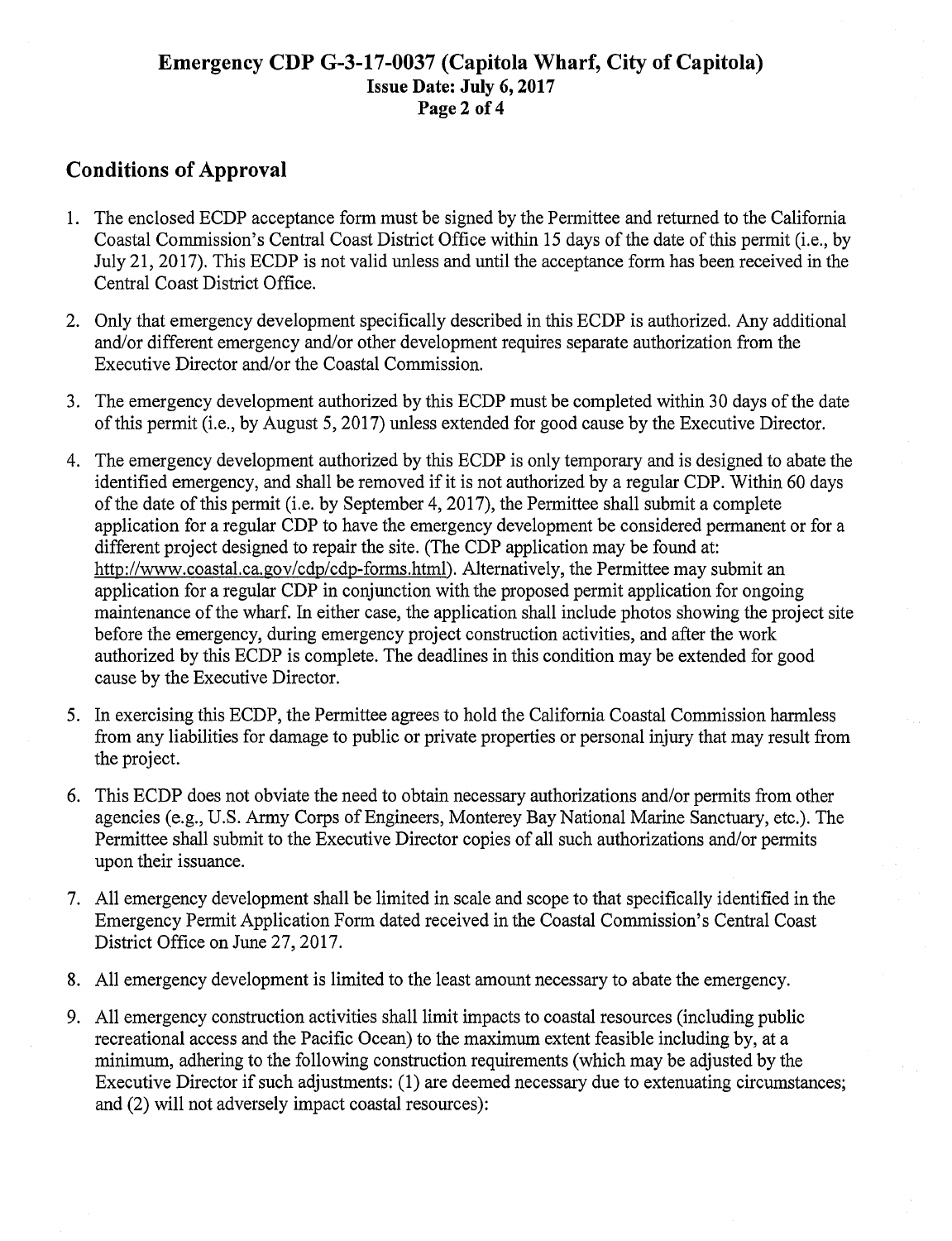#### Emergency CDP G-3-17-0037 (Capitola Wharf, City of Capitola) Issue Date: July 6, 2017 Page 3 of 4

- All work shall take place during daylight hours. Lighting of the intertidal area is prohibited.
- b. All construction areas shall be minimized and demarked by temporary fencing designed to allow through public access and protect public safety to the maximum extent feasible. Construction (including but not limited to construction activities, and materials and/or equipment storage) is prohibited outside of the defined construction, staging, and storage areas.
- c. The construction site shall maintain good construction site house keeping controls and procedures (e.g., clean up all leaks, drips, and other spills immediately; keep equipment covered and out of the rain (including covering exposed piles of soil and wastes); dispose of all wastes properly, place trash receptacles on site for that purpose, and cover open trash receptacles during wet weather; remove all construction debris from the beach; etc.).
- d. All construction activities that result in discharge of materials, polluted runoff, or wastes to the adjacent marine environment are prohibited. Equipment washing, refueling, and/or servicing shall not take place on the wharf. All accessways impacted by construction activities shall be restored to their pre-construction condition or better within three days of completion of construction.
- e. All contractors shall ensure that work crews are carefully briefed on the importance of observing the construction precautions given the sensitive work environment. Construction contracts shall contain appropriate penalty provisions sufficient to offset the cost of retrieval/cleanup of foreign materials not properly contained and/or remediation to ensure compliance with this ECDP otherwise.
- 10. The Permittee shall notify planning staff of the Coastal Commission's Central Coast District Office immediately upon completion of construction and required restoration activities. If planning staff should identify additional reasonable restoration measures, such measures shall be implemented immediately.
- 11. Copies of this ECDP shall be maintained in a conspicuous location at the construction job site at all times, and such copies shall be available for public review on request. All persons involved with the construction shall be briefed on the content and meaning of this ECDP, and the public review requirements applicable to it, prior to commencement of construction.

12. A construction coordinator shall be designated to be contacted during construction should questions arise regarding the construction (in case of both regular inquiries and emergencies), and his/her contact information (i.e., address, email, phone numbers, etc.) including, at a minimum, a telephone number and email address that will be made available 24 hours a day for the duration of construction, shall be conspicuously posted at the job site where such contact information is readily visible from public viewing areas, along with indication that the construction coordinator should be contacted in the case of questions regarding the construction (in case of both regular inquiries and emergencies). The construction coordinator shall record the contact information (e.g., name, address, email, phone number, etc.) and nature of all complaints received regarding the construction, and shall investigate complaints and take remedial action, if necessary, within 24 hours of receipt of the complaint or inquiry. Within 30 days of completion of construction authorized by this ECDP, the